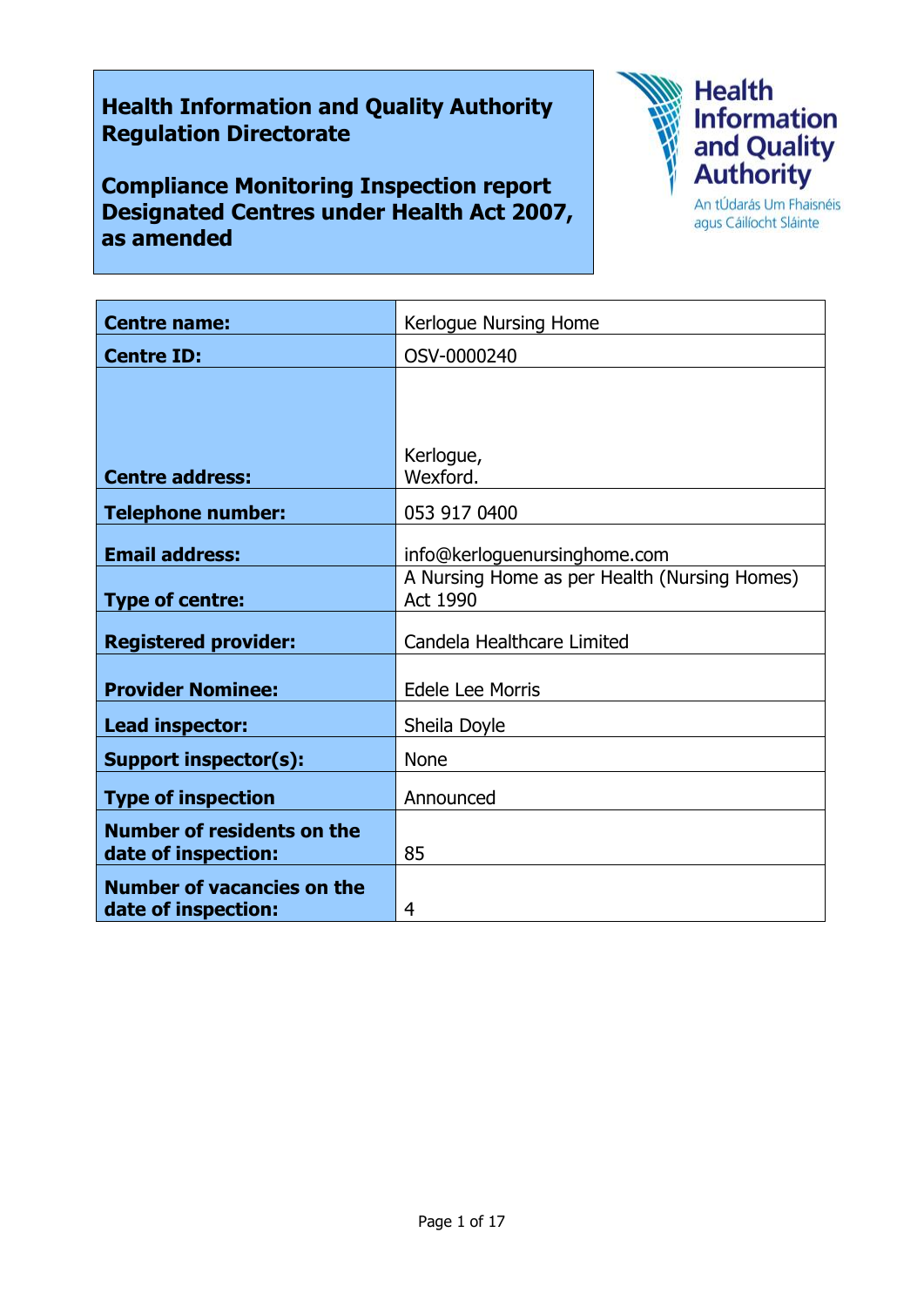## **About monitoring of compliance**

The purpose of regulation in relation to designated centres is to safeguard vulnerable people of any age who are receiving residential care services. Regulation provides assurance to the public that people living in a designated centre are receiving a service that meets the requirements of quality standards which are underpinned by regulations. This process also seeks to ensure that the health, wellbeing and quality of life of people in residential care is promoted and protected. Regulation also has an important role in driving continuous improvement so that residents have better, safer lives.

The Health Information and Quality Authority has, among its functions under law, responsibility to regulate the quality of service provided in designated centres for children, dependent people and people with disabilities.

Regulation has two aspects:

▪ Registration: under Section 46(1) of the Health Act 2007 any person carrying on the business of a designated centre can only do so if the centre is registered under this Act and the person is its registered provider.

• Monitoring of compliance: the purpose of monitoring is to gather evidence on which to make judgments about the ongoing fitness of the registered provider and the provider's compliance with the requirements and conditions of his/her registration.

Monitoring inspections take place to assess continuing compliance with the regulations and standards. They can be announced or unannounced, at any time of day or night, and take place:

- to monitor compliance with regulations and standards
- to carry out thematic inspections in respect of specific outcomes

▪ following a change in circumstances; for example, following a notification to the Health Information and Quality Authority's Regulation Directorate that a provider has appointed a new person in charge

▪ arising from a number of events including information affecting the safety or wellbeing of residents.

The findings of all monitoring inspections are set out under a maximum of 18 outcome statements. The outcomes inspected against are dependent on the purpose of the inspection. In contrast, thematic inspections focus in detail on one or more outcomes. This focused approach facilitates services to continuously improve and achieve improved outcomes for residents of designated centres.

Please note the definition of the following term used in reports: responsive behaviour (how people with dementia or other conditions may communicate or express their physical discomfort, or discomfort with their social or physical environment).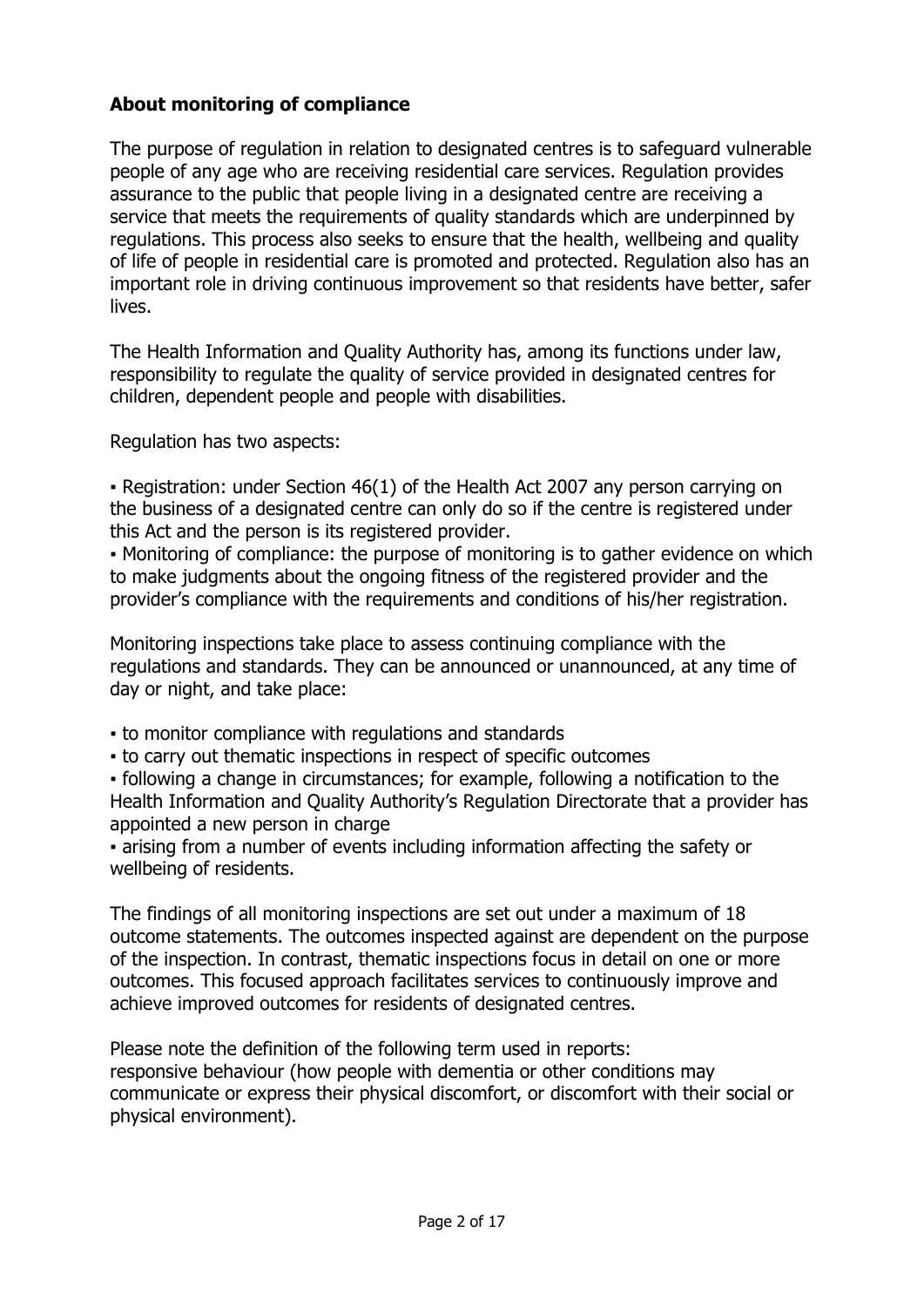**Compliance with the Health Act 2007 (Care and Welfare of Residents in Designated Centres for Older People) Regulations 2013, Health Act 2007 (Registration of Designated Centres for Older People) Regulations 2015 and the National Standards for Residential Care Settings for Older People in Ireland.**

This inspection report sets out the findings of a monitoring inspection, the purpose of which was to inform a registration renewal decision. This monitoring inspection was announced and took place over 2 day(s).

#### **The inspection took place over the following dates and times**

| From:             | To:               |
|-------------------|-------------------|
| 08 May 2017 10:30 | 08 May 2017 18:30 |
| 09 May 2017 09:00 | 09 May 2017 15:30 |

The table below sets out the outcomes that were inspected against on this inspection.

| <b>Outcome</b>                              | <b>Our Judgment</b>      |
|---------------------------------------------|--------------------------|
| Outcome 01: Statement of Purpose            | Compliant                |
| Outcome 02: Governance and Management       | Compliant                |
| Outcome 03: Information for residents       | Compliant                |
| Outcome 04: Suitable Person in Charge       | Compliant                |
| Outcome 06: Absence of the Person in charge | Compliant                |
| Outcome 07: Safeguarding and Safety         | Compliant                |
| Outcome 08: Health and Safety and Risk      | Compliant                |
| Management                                  |                          |
| Outcome 09: Medication Management           | Non Compliant - Moderate |
| Outcome 10: Notification of Incidents       | Non Compliant - Moderate |
| Outcome 11: Health and Social Care Needs    | Compliant                |
| Outcome 12: Safe and Suitable Premises      | Compliant                |
| Outcome 13: Complaints procedures           | Compliant                |
| Outcome 18: Suitable Staffing               | Compliant                |

## **Summary of findings from this inspection**

As part of the inspection, the inspector met with residents, relatives and staff members. The inspector observed practices and reviewed documentation such as care plans, medical records, incident logs, policies and procedures and staff files.

The inspector also reviewed resident and relative questionnaires submitted to the Authority's Regulation Directorate. In total 23 questionnaires were returned. Questionnaires were mainly positive, with respondents stating they were happy with the service provided and were aware of the complaints' process although most said it was never necessary. Some stated that residents were free to walk around the centre at their leisure while others suggested it was important for residents to have access to a garden area at the front of the building. All residents said they felt safe while some relatives described how staff went the extra mile for residents. One resident said that staff give her a hug and she feels safe.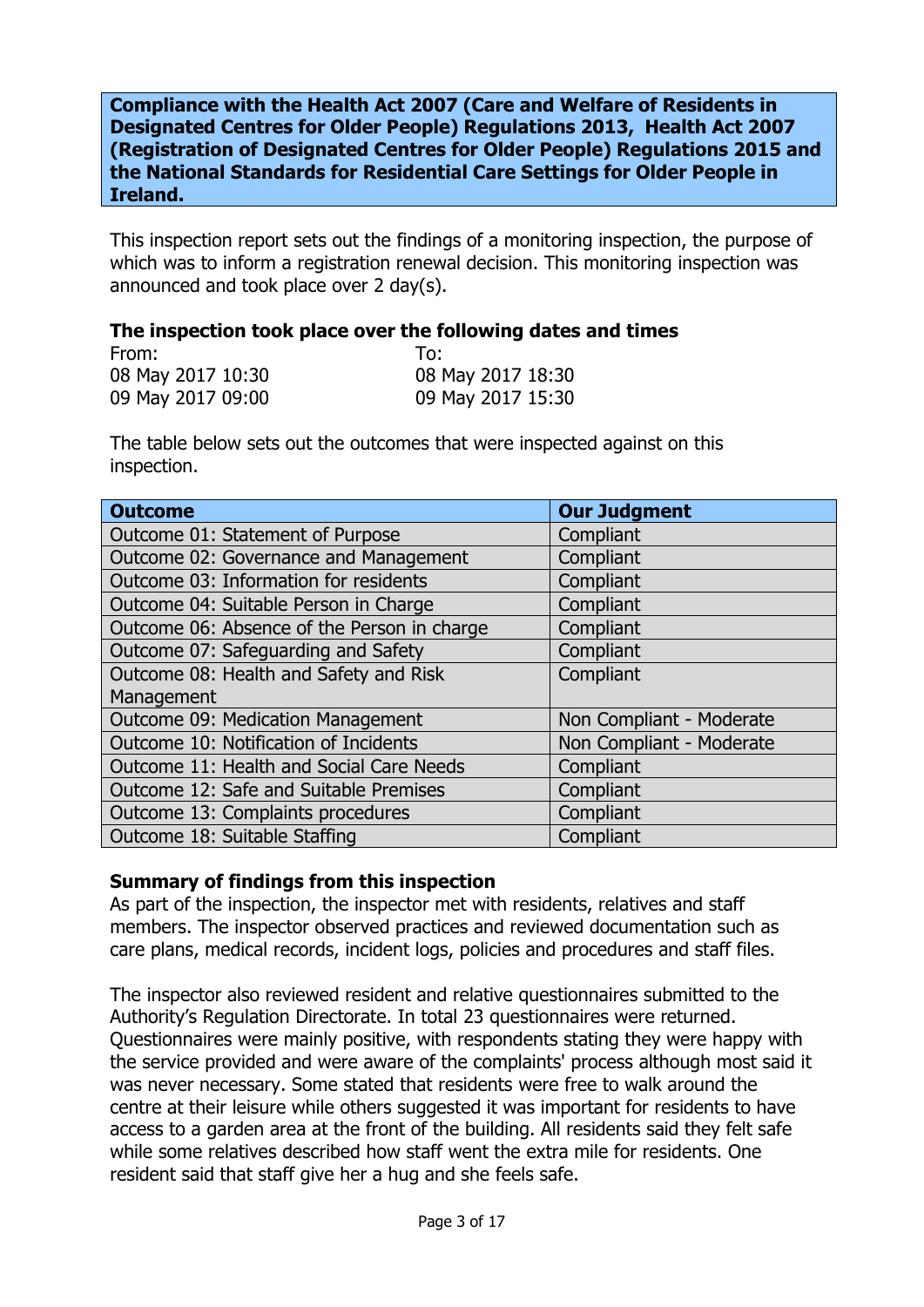As part of the registration renewal process, interviews were carried out with person in charge and the person authorised to act on behalf of the provider.

Overall, the inspector was satisfied that residents received a quality service. There was evidence of a substantial level of compliance, in a range of areas, with the Health Act 2007 (Care and Welfare of Residents in Designated Centres for Older People) Regulations 2013 and the National Standards for Residential Care Settings for Older People in Ireland.

The safety of residents was promoted. A risk management process was in place for all areas of the centre. Staff had received training and were knowledgeable about the prevention of abuse of vulnerable persons.

The health needs of residents were met to a high standard. Residents had access to general practitioner (GP) services, to a range of other health services and evidencebased nursing care was provided.

Improvement was required to some aspects of medication management. In addition some notifications had not been received by HIQA in line with the regulations.

These are discussed further in the report and included in the action plan at the end.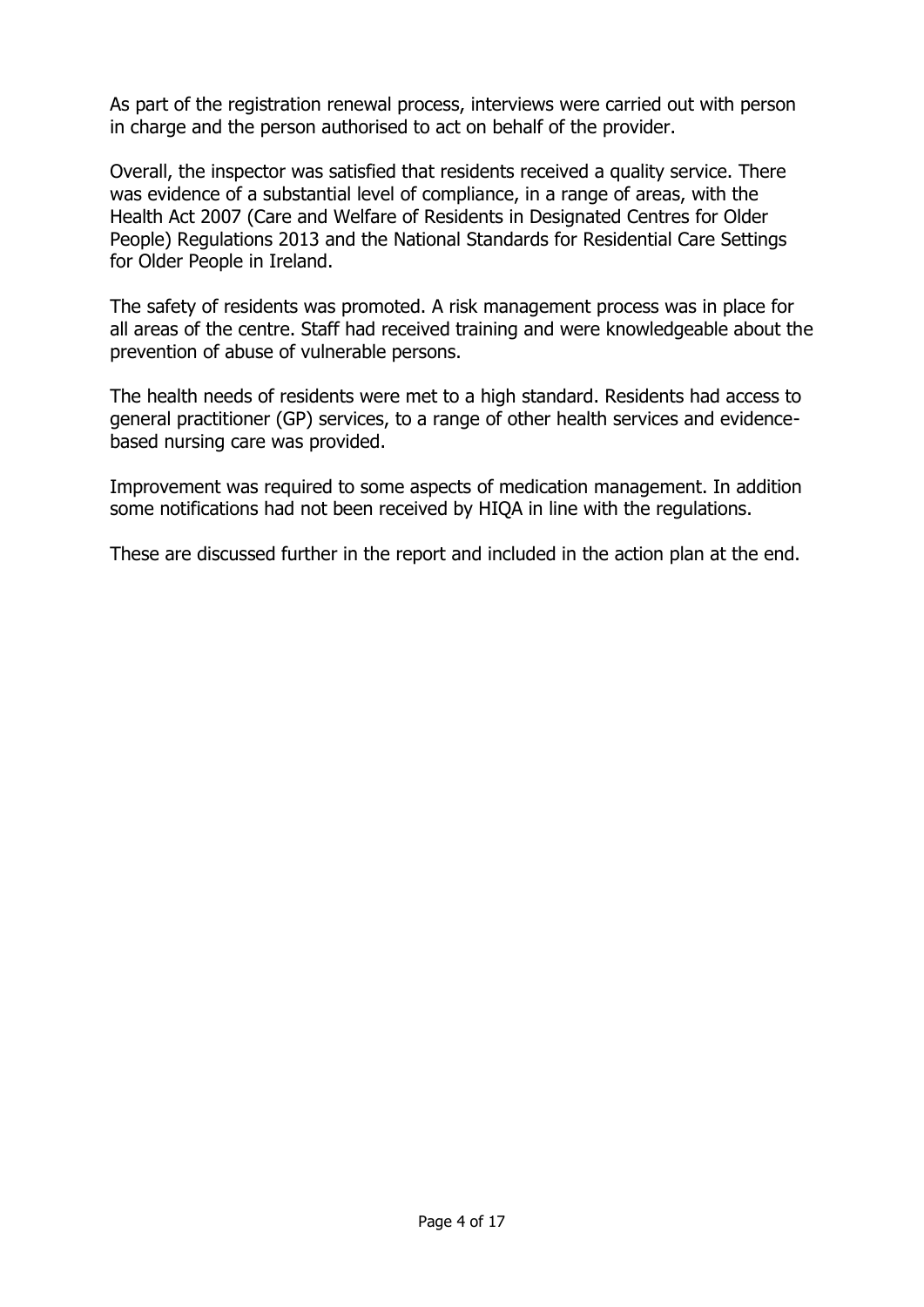**Compliance with Section 41(1)(c) of the Health Act 2007 and with the Health Act 2007 (Care and Welfare of Residents in Designated Centres for Older People) Regulations 2013, Health Act 2007 (Registration of Designated Centres for Older People) Regulations 2015 and the National Standards for Residential Care Settings for Older People in Ireland.**

## **Outcome 01: Statement of Purpose**

**There is a written statement of purpose that accurately describes the service that is provided in the centre. The services and facilities outlined in the Statement of Purpose, and the manner in which care is provided, reflect the diverse needs of residents.**

## **Theme:**

Governance, Leadership and Management

## **Outstanding requirement(s) from previous inspection(s):**

No actions were required from the previous inspection.

## **Findings:**

The inspector was satisfied that the statement of purpose, which had recently been updated, met the requirements of the regulations. It accurately described the service that was provided in the centre and the facilities available.

## **Judgment:**

**Compliant** 

# **Outcome 02: Governance and Management**

**The quality of care and experience of the residents are monitored and developed on an ongoing basis. Effective management systems and sufficient resources are in place to ensure the delivery of safe, quality care services. There is a clearly defined management structure that identifies the lines of authority and accountability.**

## **Theme:**

Governance, Leadership and Management

# **Outstanding requirement(s) from previous inspection(s):**

No actions were required from the previous inspection.

## **Findings:**

The inspector was satisfied that the quality and safety of care delivered to residents was monitored and developed on an ongoing basis.

There was a clearly defined management structure in place. The inspector saw that regular meetings took place with all grades of staff.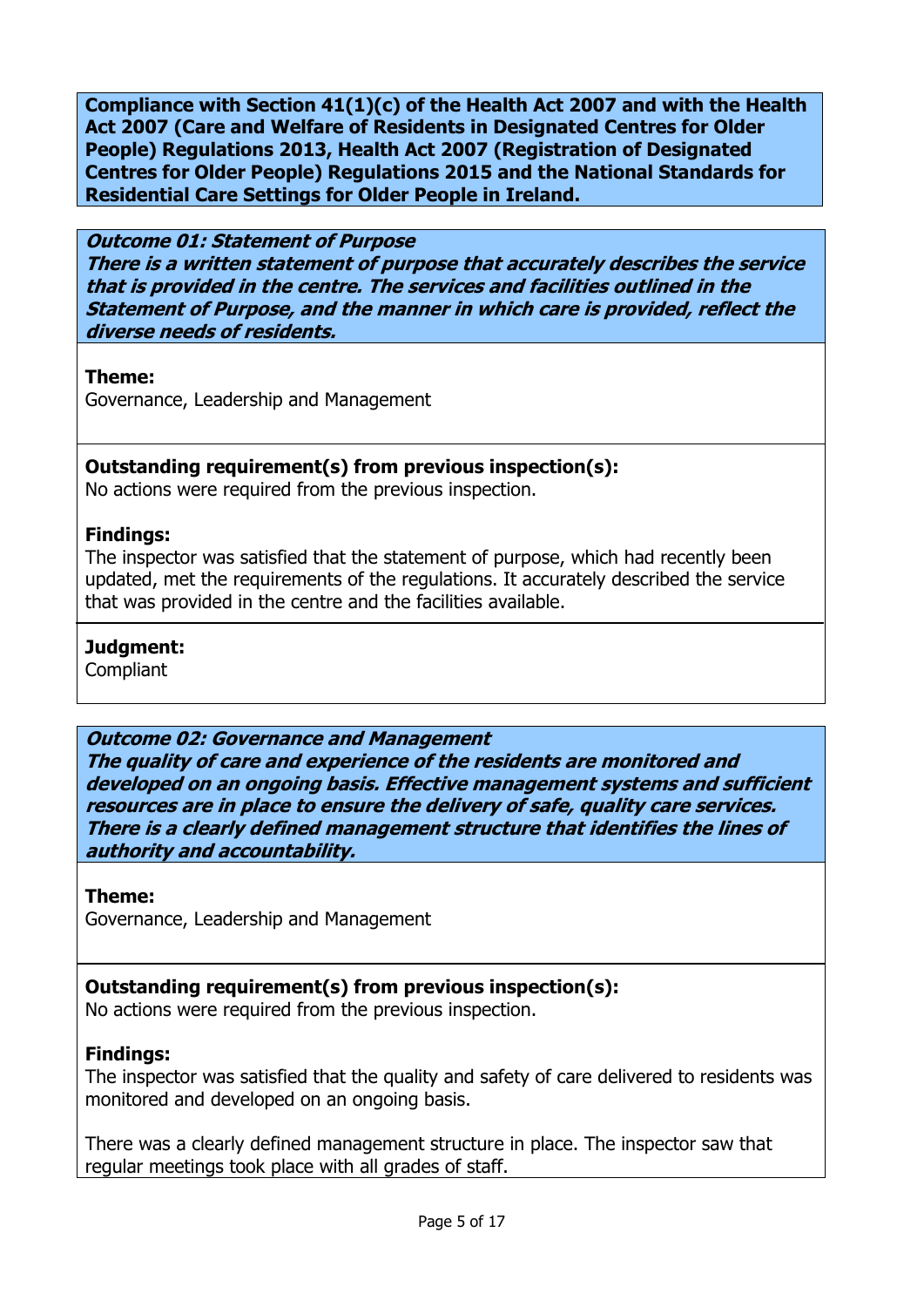Audits were being completed on several areas such as incidents, premises, activities and meal times. The inspector saw that action plans were put in place to address any issues and the results of these audits were shared with all staff at team meetings and used to inform the annual review of the quality and safety of care delivered to residents.

Resident satisfaction surveys were also completed on an annual basis. There was evidence that the recommendations from residents were taken on board. For example, at the residents' behest, an additional music session was now provided each Friday.

# **Judgment:**

**Compliant** 

**Outcome 03: Information for residents A guide in respect of the centre is available to residents. Each resident has an agreed written contract which includes details of the services to be provided for that resident and the fees to be charged.**

## **Theme:**

Governance, Leadership and Management

# **Outstanding requirement(s) from previous inspection(s):**

No actions were required from the previous inspection.

## **Findings:**

The inspector read a sample of completed contracts and saw that they met the requirements of the regulations. They included details of the services to be provided and the fees to be charged.

The inspector read the Residents' Guide and noted that it too met the requirements of the regulations and was readily available to residents and relatives.

# **Judgment:**

Compliant

**Outcome 04: Suitable Person in Charge The designated centre is managed by a suitably qualified and experienced person with authority, accountability and responsibility for the provision of the service.**

## **Theme:**

Governance, Leadership and Management

**Outstanding requirement(s) from previous inspection(s):**  No actions were required from the previous inspection.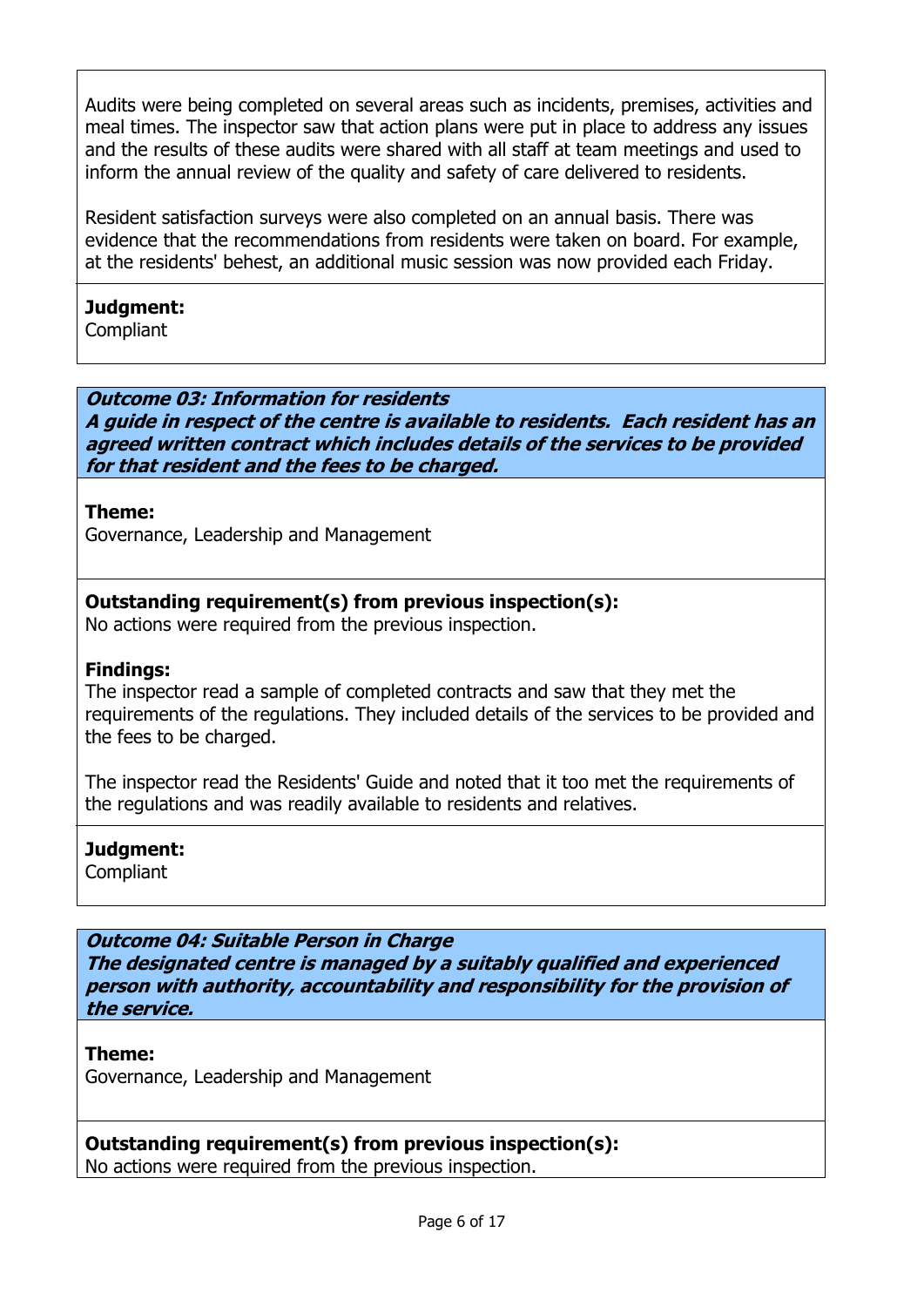## **Findings:**

The person in charge is a registered nurse with the required experience in nursing older people and worked full time in the centre.

The person in charge had maintained her continuous professional development having previously completed courses in gerontology and management. She continues to attend clinical courses such as gastrostomy reinsertion and dementia care.

During inspection, the person in charge demonstrated sufficient knowledge to ensure suitable and safe care is provided to residents. The inspector was satisfied that the person in charge was engaged in the governance, operational management and administration of this centre on a regular and consistent basis.

The inspector noted that she was well known to residents, relatives and staff.

# **Judgment:**

**Compliant** 

**Outcome 06: Absence of the Person in charge The Chief Inspector is notified of the proposed absence of the person in charge from the designed centre and the arrangements in place for the management of the designated centre during his/her absence.**

**Theme:** 

Governance, Leadership and Management

**Outstanding requirement(s) from previous inspection(s):** 

No actions were required from the previous inspection.

# **Findings:**

The provider was aware of the regulatory requirement to notify HIQA should the person in charge be absent for more than 28 days. To date this had not been necessary.

The assistant director of nursing deputises for the person in charge in her absence. The inspector met with this person during the inspection and found that she was aware of her responsibilities and had up to date knowledge of the regulations and standards.

**Judgment:** Compliant

# **Outcome 07: Safeguarding and Safety**

**Measures to protect residents being harmed or suffering abuse are in place and appropriate action is taken in response to allegations, disclosures or suspected abuse. Residents are provided with support that promotes a positive approach to behaviour that challenges. A restraint-free environment**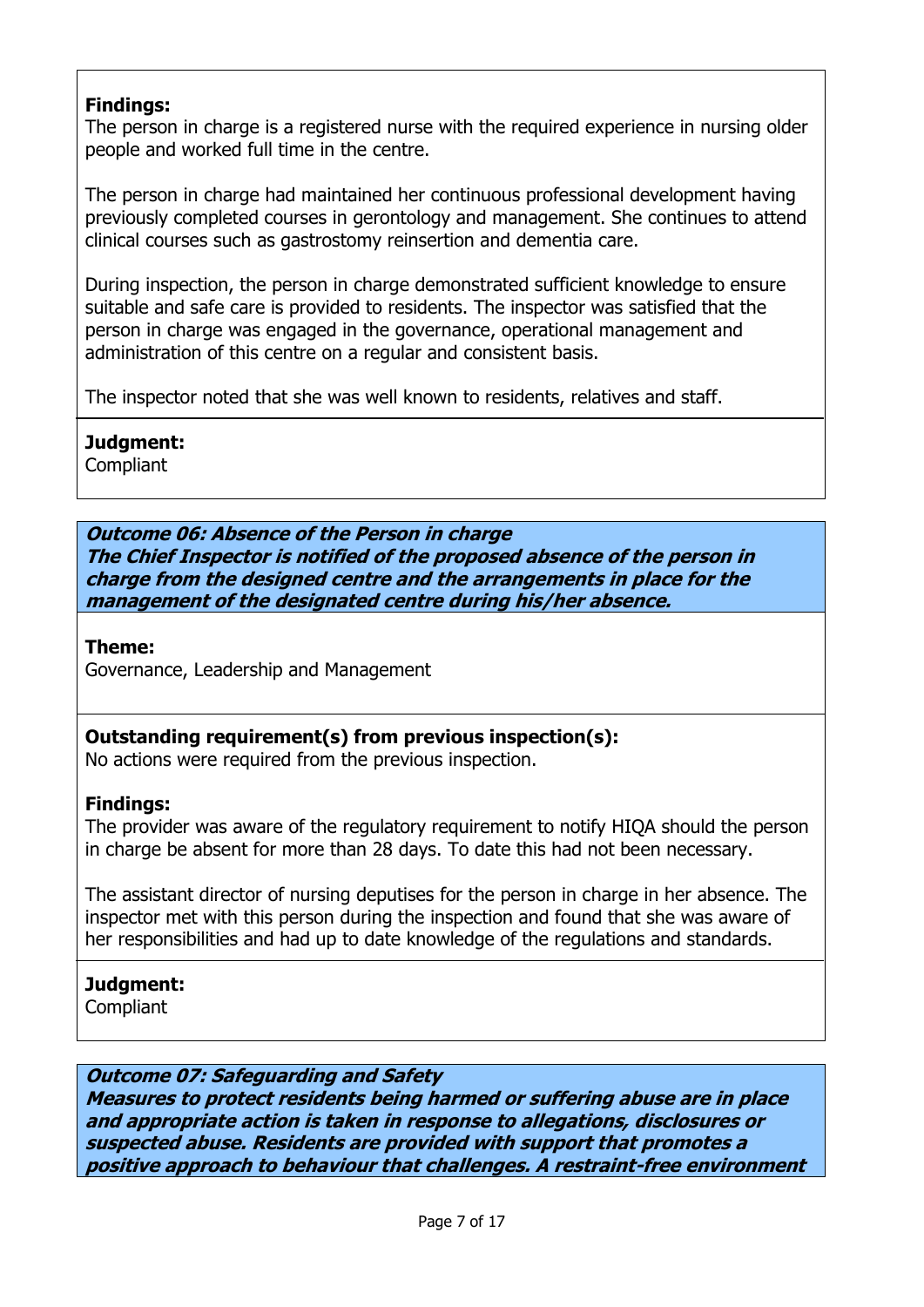## **Theme:**

Safe care and support

## **Outstanding requirement(s) from previous inspection(s):**

The action(s) required from the previous inspection were satisfactorily implemented.

## **Findings:**

The inspector found that measures were in place to protect residents from being harmed or abused. Actions required from the previous inspection relating to restraint and responsive behaviours were completed.

A restraint-free environment was promoted and efforts were underway to reduce the use of restraint. The inspector noted that appropriate risk assessments had been undertaken. Staff spoken with confirmed the various alternatives that had been tried prior to the use of bedrails. Additional equipment such as low beds and sensor alarms had also been purchased to reduce the need for bedrails. The provider nominee said that additional equipment would also be purchased as the need arises.

Action required from the previous inspection relating to safety checks when restraint was in use had been completed. The inspector saw that this was now recorded via a computerised system.

Because of their medical conditions, some residents showed responsive behaviours (how people with dementia or other conditions may communicate or express their physical discomfort, or discomfort with their social or physical environment). The inspector saw that assessments had been completed and possible triggers and appropriate interventions were recorded in their care plans. This had been identified as an area for improvement at the last inspection. There were policies in place to guide staff about managing responsive behaviours.

The inspector saw evidence of regular support from the psychiatry of later life services.

Staff had received training on identifying and responding to elder abuse. There was a policy in place which gave guidance to staff on the assessment, reporting and investigation of any allegation of abuse. The person in charge and staff spoken to displayed sufficient knowledge of the different forms of elder abuse and all were clear on reporting procedures. Extensive training had been undertaken by the management team who now provided training for staff. Training records confirmed that all staff had attended training. Additional sessions were also scheduled.

Residents' monies continued to be managed in a safe and transparent way, guided by a policy.

**Judgment: Compliant**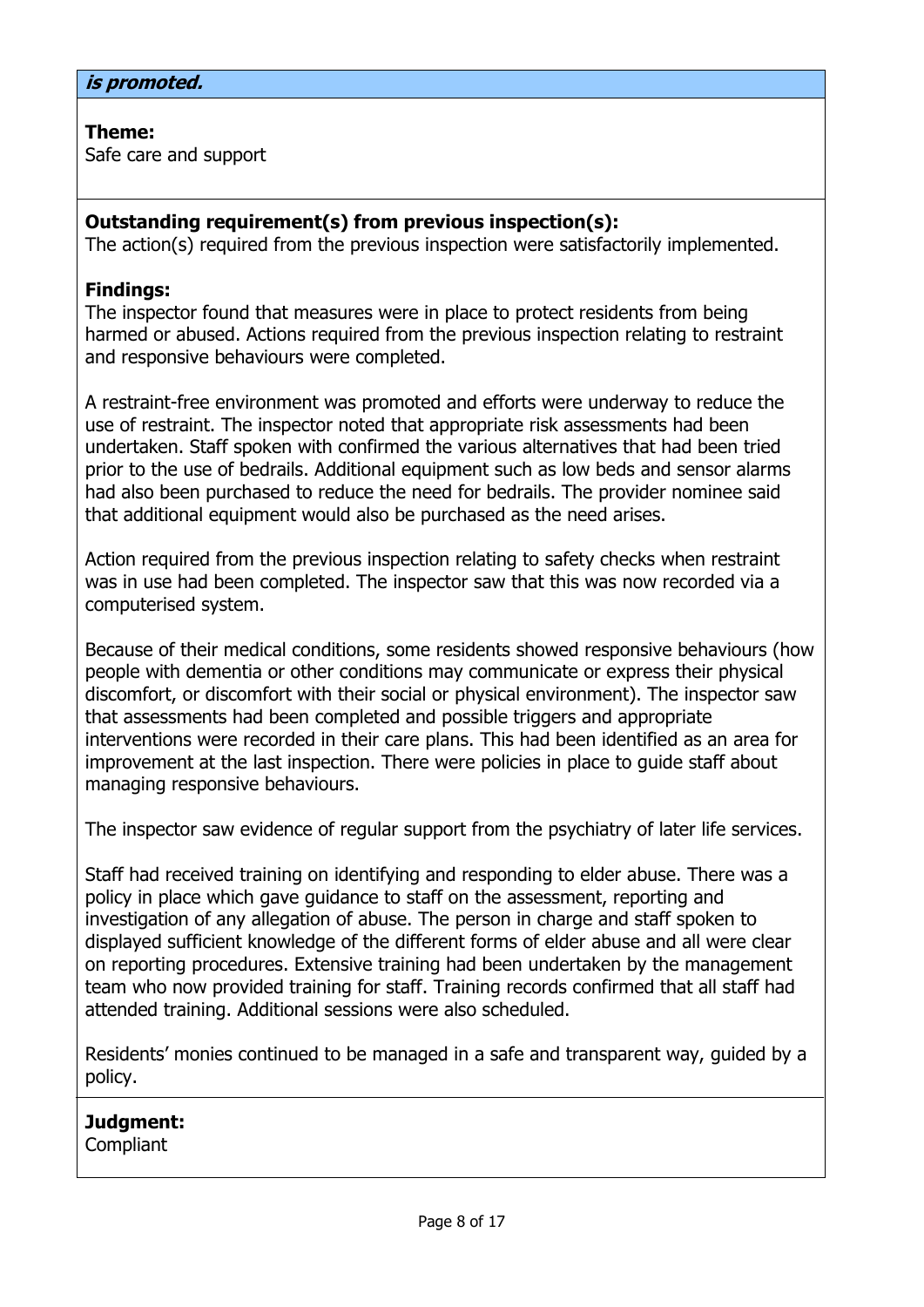#### **Outcome 08: Health and Safety and Risk Management The health and safety of residents, visitors and staff is promoted and protected.**

#### **Theme:**

Safe care and support

## **Outstanding requirement(s) from previous inspection(s):**

No actions were required from the previous inspection.

#### **Findings:**

The inspector was satisfied that the provider and person in charge had prioritised the safety of residents.

There was a health and safety statement in place. The inspector read the risk management policy which met the requirements of the requiations. The risk register was updated on a regular basis.

Robust procedures for fire detection and prevention were in place. Servicing records were up to date. All staff had attended fire training.

Both daytime and night-time fire drills were carried out on a regular basis. Emergency evacuation plans were developed for all residents taking into account the number of staff required to evacuate the resident and the ideal means of evacuation.

The inspector read the emergency plan and saw that it contained sufficient detail to guide staff in the procedure to follow in the event of possible emergencies such as flood, water shortage or power outage. In addition alternative accommodation for residents was specified should evacuation be required.

#### **Judgment:**

Compliant

**Outcome 09: Medication Management Each resident is protected by the designated centre's policies and procedures for medication management.**

**Theme:**  Safe care and support

## **Outstanding requirement(s) from previous inspection(s):**

Some action(s) required from the previous inspection were not satisfactorily implemented.

## **Findings:**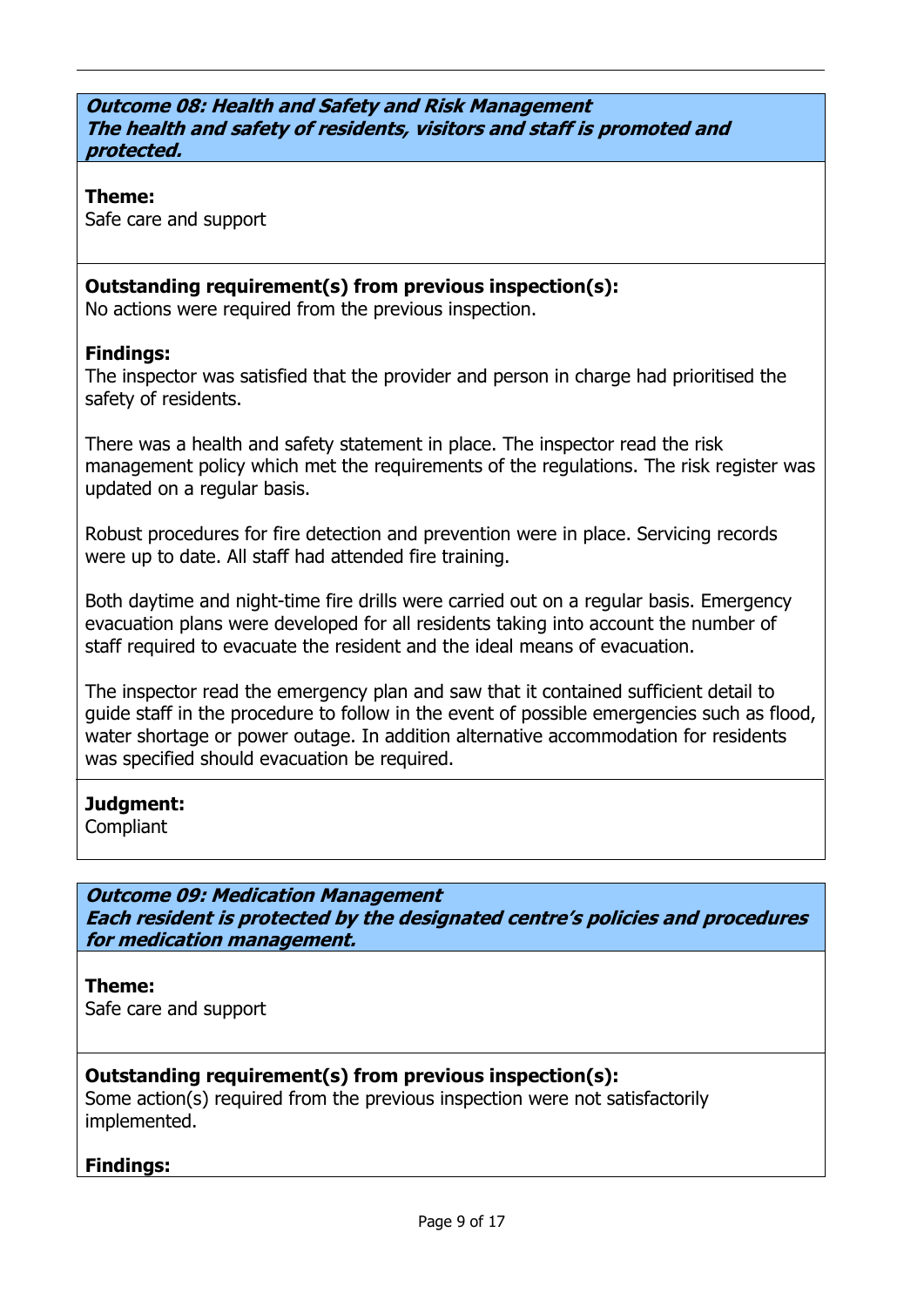Although there were examples of good practice improvement was required to ensure that each resident was protected by the centre's procedures for medication management.

Some residents required medication to be given as and when required (PRN). However the maximum dose that could safely be administered in a 24 hour period was not consistently recorded in line with national guidelines. This had been identified as an area for improvement at the last inspection and had not been fully addressed within the agreed timescale.

In addition the inspector saw that some residents had their medication administered at 07:00am although the prescription stated 08:00am. It was unclear from staff spoken with if this was at residents' request or to suit staff routines. There was no evidence that this early administration was for a particular medical condition. This was discussed in detail with the person in charge.

Written evidence was available that three-monthly reviews were carried out. Support and advice were available for the supplying pharmacy. The pharmacist was available to meet with residents if required.

A secure fridge was provided for medicines that required specific temperature control. The temperature, which was monitored daily, was within acceptable limits at the time of inspection.

Medications that required strict control measures (MDAs) were carefully managed and kept in a secure cabinet in keeping with professional guidelines.

#### **Judgment:** Non Compliant - Moderate

# **Outcome 10: Notification of Incidents**

**A record of all incidents occurring in the designated centre is maintained and, where required, notified to the Chief Inspector.**

# **Theme:**

Safe care and support

# **Outstanding requirement(s) from previous inspection(s):**

No actions were required from the previous inspection.

# **Findings:**

The inspector found that HIQA had not been informed of some notifiable events as required by the regulations. This included both quarterly notifications and some other incidents

This was discussed with the provider nominee and person in charge who undertook to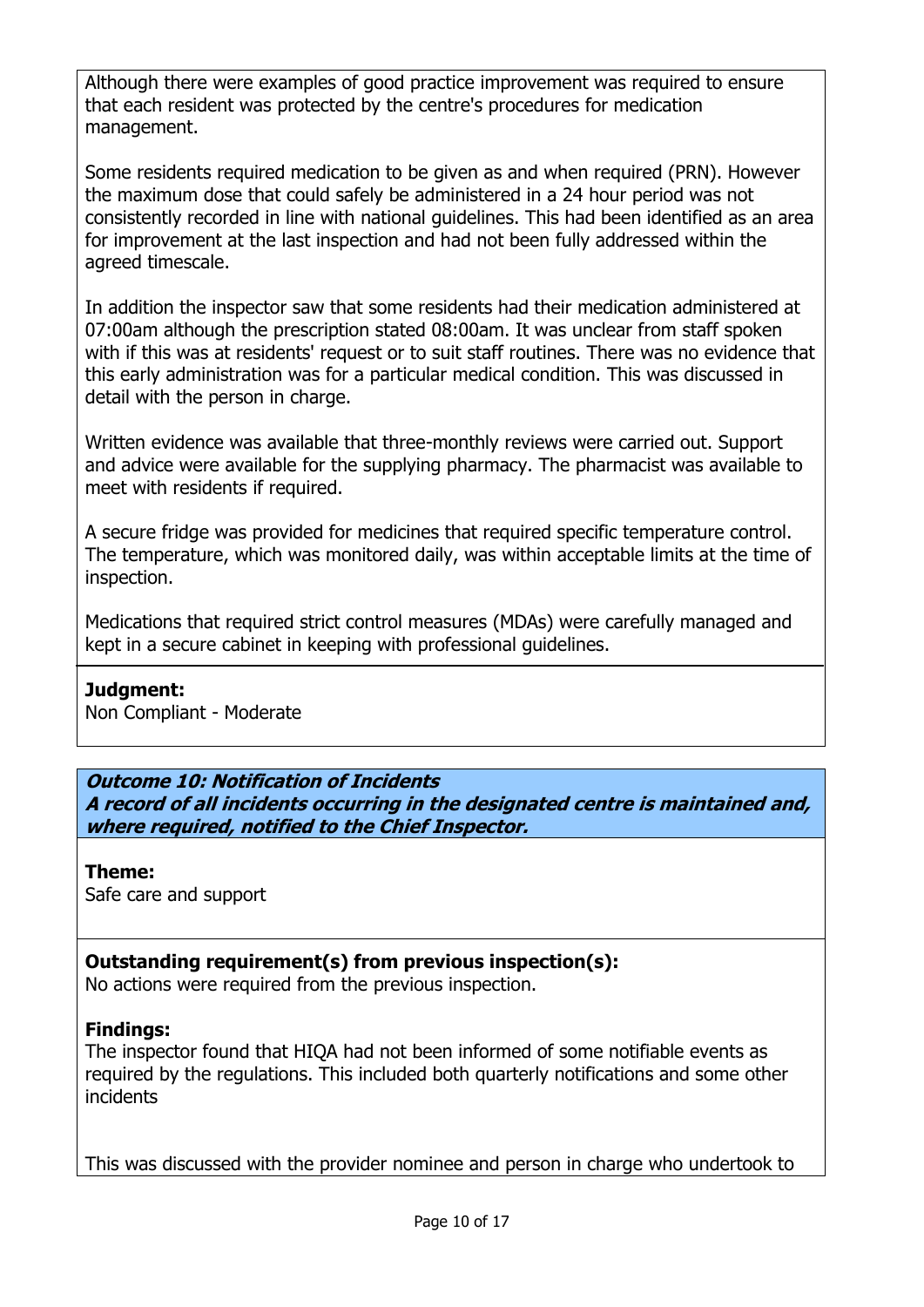## **Judgment:**

Non Compliant - Moderate

## **Outcome 11: Health and Social Care Needs**

**Each resident's wellbeing and welfare is maintained by a high standard of evidence-based nursing care and appropriate medical and allied health care. The arrangements to meet each resident's assessed needs are set out in an individual care plan, that reflect his/her needs, interests and capacities, are drawn up with the involvement of the resident and reflect his/her changing needs and circumstances.**

## **Theme:**

Effective care and support

## **Outstanding requirement(s) from previous inspection(s):**

The action(s) required from the previous inspection were satisfactorily implemented.

## **Findings:**

The inspector was satisfied that each resident's wellbeing and welfare was maintained by a high standard of nursing care and appropriate medical and allied health care.

The inspector saw that the arrangements to meet each resident's assessed needs were set out in individual computerised care plans. It was noted at the previous inspection that some care plans did not always contain sufficient detail to guide staff. In the sample of care plans reviewed the inspector saw that this had been addressed. There was evidence of resident or relative involvement at development and review. The inspector noted ongoing development work in this area with regular audits and additional training for staff.

The inspector reviewed the management of clinical issues such as wound care, weight loss and diabetic care and found they were well managed and guided by robust policies.

Documentation in respect of residents' health care was comprehensive and up-to-date. Residents had access to general practitioner (GP) services and out-of-hours medical cover was provided. A full range of other services was available on referral including speech and language therapy (SALT) and dietetic services. Physiotherapy was available within the centre. Chiropody, dental and optical services were also provided either locally or in the centre. The inspector reviewed residents' records and found that residents had been referred to these services and results of appointments were written up in the residents' notes. When required the care plans were updated to reflect the recommendations, an action required from the previous inspection.

## **Judgment:**

Compliant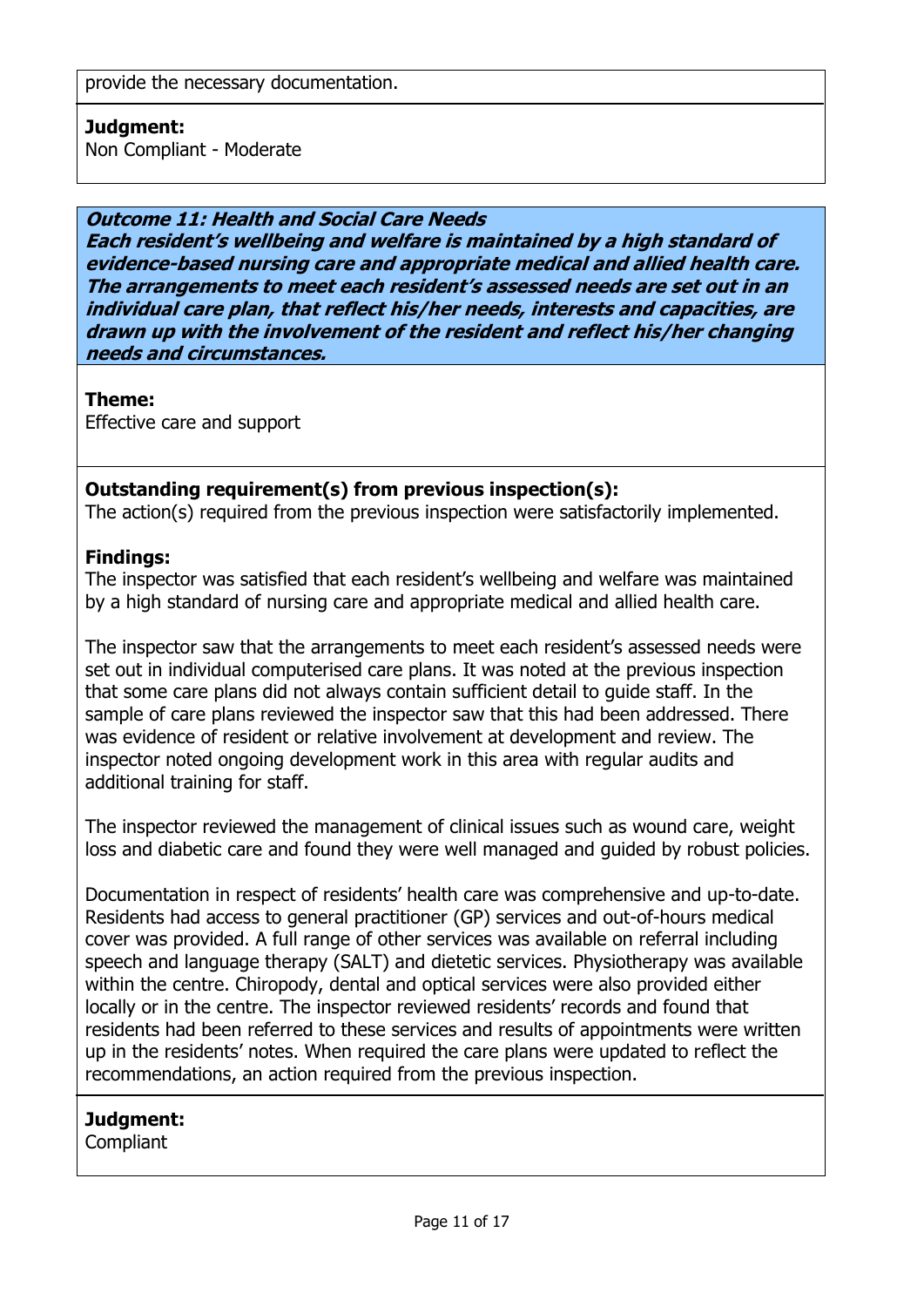#### **Outcome 12: Safe and Suitable Premises**

**The location, design and layout of the centre is suitable for its stated purpose and meets residents' individual and collective needs in a comfortable and homely way. The premises, having regard to the needs of the residents, conform to the matters set out in Schedule 6 of the Health Act 2007 (Care and Welfare of Residents in Designated Centres for Older People) Regulations 2013.**

#### **Theme:**

Effective care and support

## **Outstanding requirement(s) from previous inspection(s):**

The action(s) required from the previous inspection were satisfactorily implemented.

#### **Findings:**

As described in previous inspections, this is a two-storey purpose-built centre.

The centre was bright, furnished to a high standard and clean throughout. There were appropriate pictures, furnishings and colour schemes.

Currently there are 63 single, eight twin, two three bedded and one four bedded room, all have en suite facilities. Staff discussed plans to reconfigure the four bedded room although no start date was yet available. The three and four-bedded rooms catered for residents with high dependency needs and were fitted with ceiling track hoists to aid residents with positioning and transferring.

The bedrooms were personalised with photos, flowers, furnishings, residents own furniture and rugs. Residents were very complimentary about centre.

Two lifts and stairs provided access between the floors. Other accommodation includes two dining rooms, an oratory, two day rooms with an additional seating area upstairs, a parlour and a library. The parlour was especially popular with residents including residents with dementia. It was decorated in an old style with wallpaper and dressers.

The inspector saw ongoing improvements to make the premises more dementia friendly. This included additional signage and the use of colours to aid orientation.

Recent building work was nearing completion. This will provide additional communal space on the ground floor as well as extending the dining room.

There was access to several enclosed gardens as well as other well maintained grounds around the building although building works are currently underway there, restricting access.

Adequate parking was available to the front.

#### **Judgment:**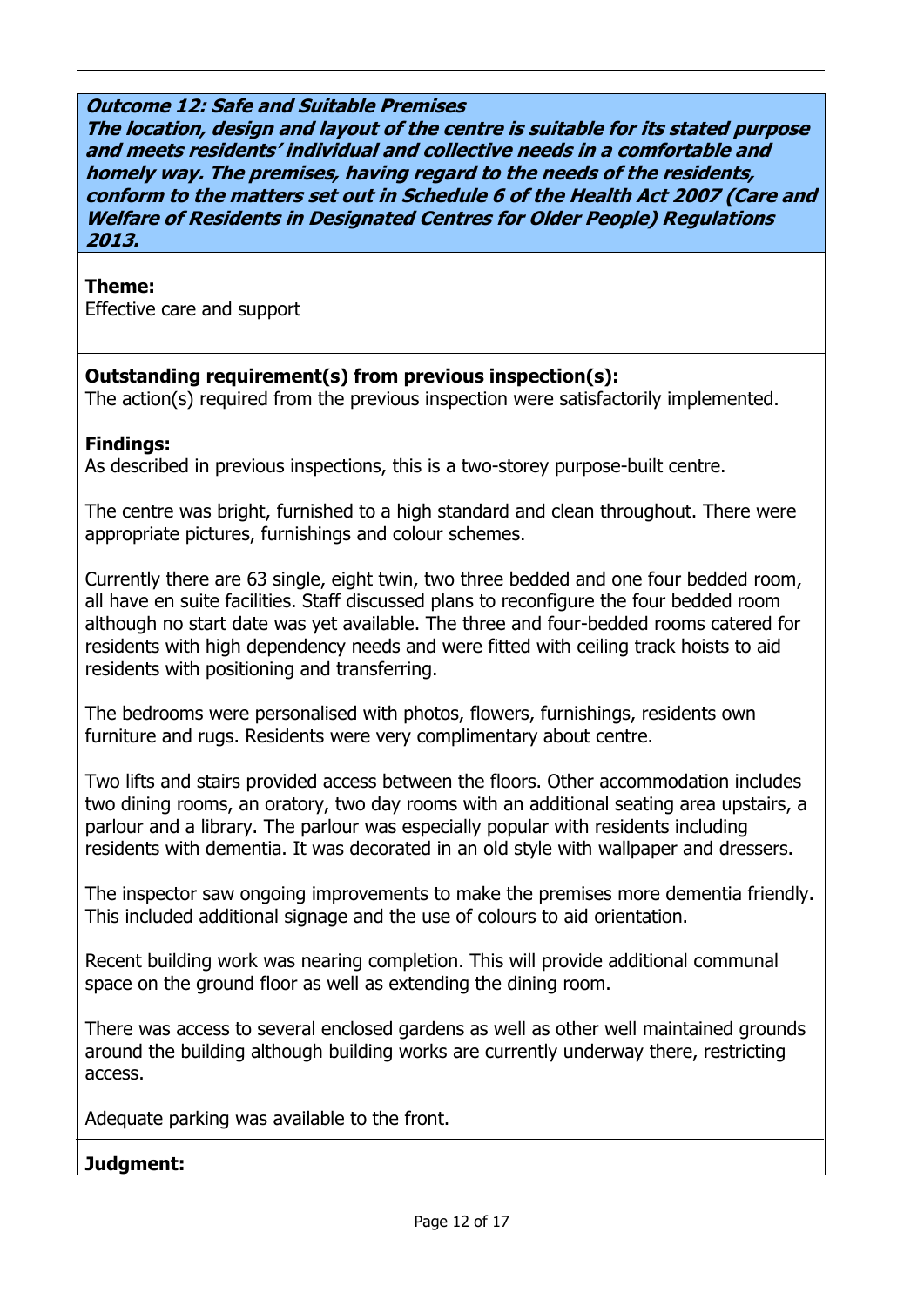#### **Outcome 13: Complaints procedures**

**The complaints of each resident, his/her family, advocate or representative, and visitors are listened to and acted upon and there is an effective appeals procedure.**

#### **Theme:**

Person-centred care and support

#### **Outstanding requirement(s) from previous inspection(s):**

No actions were required from the previous inspection.

#### **Findings:**

The inspector reviewed the complaints procedures in place to ensure they were in line with the regulations.

Some information had been received by HIQA. The inspector noted that in one case full details were maintained in the complaints' log including the level of satisfaction of the complainant. There was no evidence that the other information received had been brought to the attention of the provider or person in charge.

There was a complaints' policy in place and the inspector noted that it met the requirements of the regulations.

#### **Judgment:**

**Compliant** 

#### **Outcome 18: Suitable Staffing**

**There are appropriate staff numbers and skill mix to meet the assessed needs of residents, and to the size and layout of the designated centre. Staff have up-to-date mandatory training and access to education and training to meet the needs of residents. All staff and volunteers are supervised on an appropriate basis, and recruited, selected and vetted in accordance with best recruitment practice. The documents listed in Schedule 2 of the Health Act 2007 (Care and Welfare of Residents in Designated Centres for Older People) Regulations 2013 are held in respect of each staff member.**

#### **Theme:**

**Workforce** 

#### **Outstanding requirement(s) from previous inspection(s):**

No actions were required from the previous inspection.

#### **Findings:**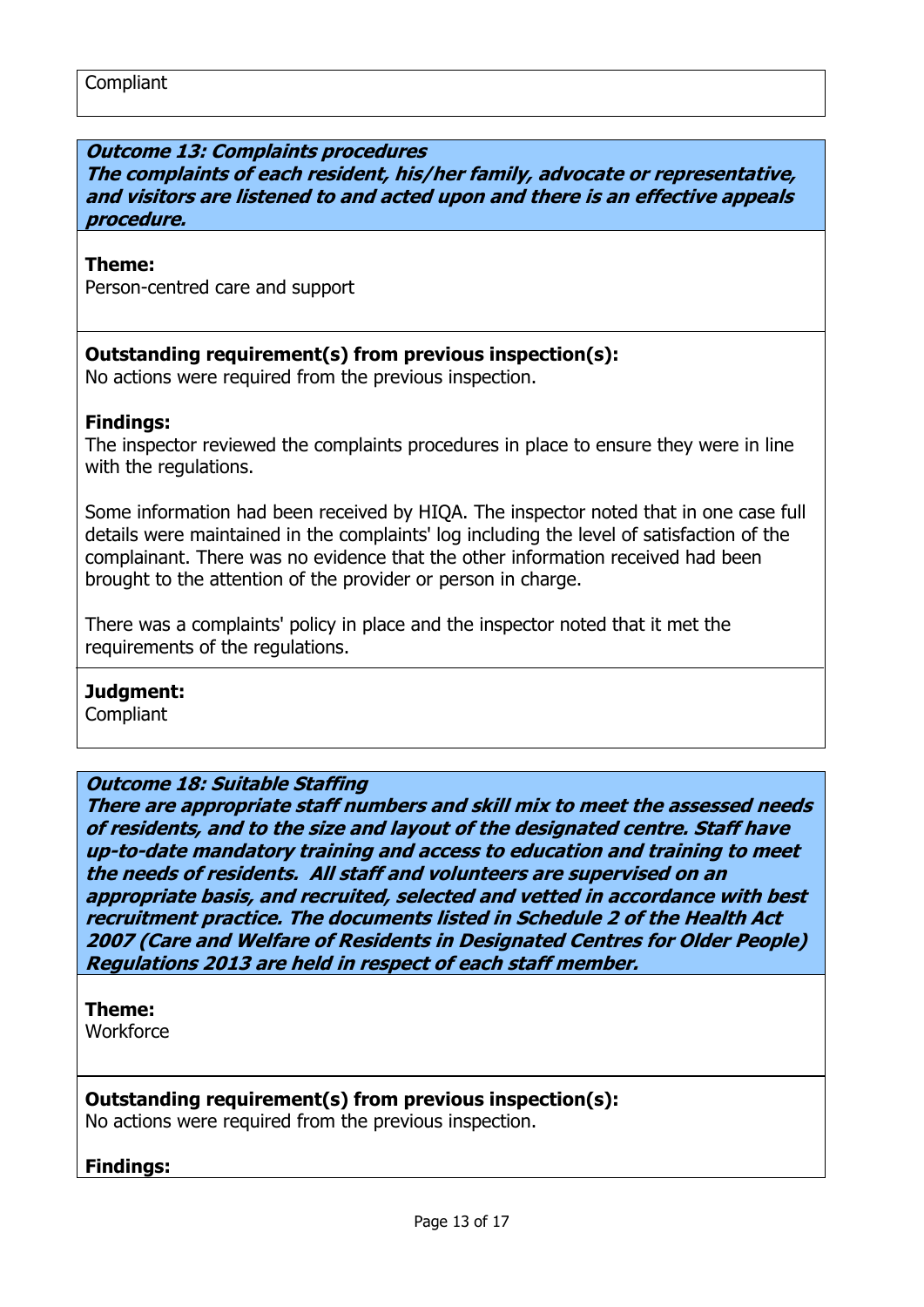The inspector was satisfied that, on the days of inspection, there were appropriate staff numbers and skill mix to meet the assessed needs of residents. All staff were supervised on an appropriate basis, and recruited, selected and vetted in accordance with best recruitment practice.

A recruitment policy in line with the requirements of the regulations was implemented in practice. The inspector examined a sample of staff files and found that all were complete. The inspector saw that a checklist was in place to ensure that all staff files met the requirements of the regulations. In addition, a full exploration of employment history and gaps in employment was undertaken and documented.

Assurance was given by the provider nominee that garda vetting was in place for all staff.

There were no volunteers attending the centre at this time. The management team were aware of the requirements of the regulations in this regard.

The inspector confirmed that up to date registration numbers were in place for nursing staff. The inspector reviewed the roster which reflected the staff on duty.

The inspector saw evidence of induction and staff appraisal systems in place. The provider and person in charge promoted professional development for staff and were committed to providing ongoing training to staff. A training matrix was maintained. Training records showed that extensive training had been undertaken and staff spoken with confirmed this. This included training in swallowing difficulties, dementia care, the management of responsive behaviours and infection control.

## **Judgment:**

**Compliant** 

## **Closing the Visit**

At the close of the inspection a feedback meeting was held to report on the inspection findings.

## **Acknowledgements**

The inspector wishes to acknowledge the cooperation and assistance of all the people who participated in the inspection.

# **Report Compiled by:**

Sheila Doyle Inspector of Social Services Regulation Directorate Health Information and Quality Authority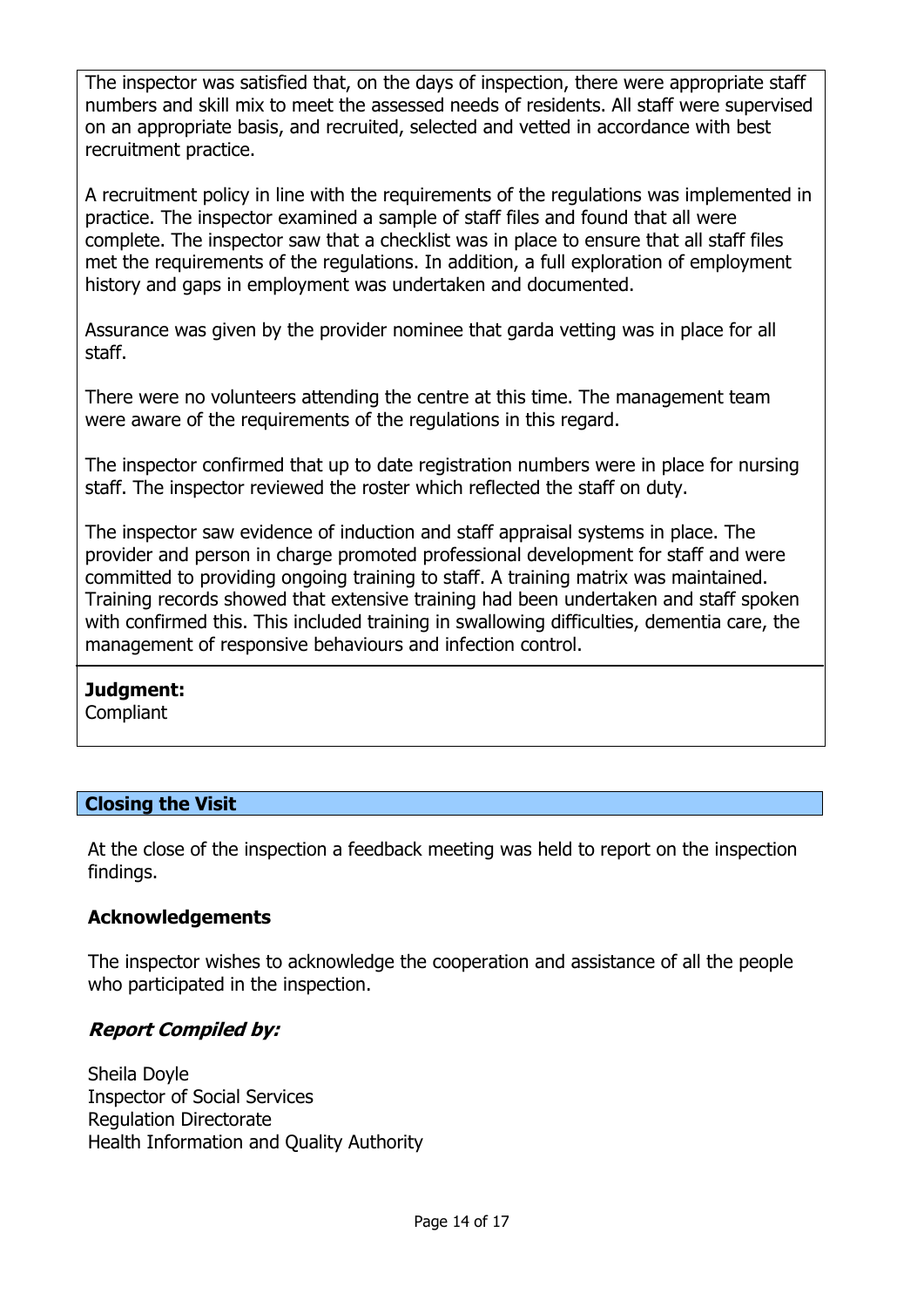# **Health Information and Quality Authority Regulation Directorate**



# **Action Plan**

**Provider's response to inspection report<sup>1</sup>**

| <b>Centre name:</b>        | Kerlogue Nursing Home     |
|----------------------------|---------------------------|
|                            |                           |
| <b>Centre ID:</b>          | OSV-0000240               |
|                            |                           |
| <b>Date of inspection:</b> | 08/05/2017 and 09/05/2017 |
|                            |                           |
| Date of response:          | 22/05/2017                |
|                            |                           |

#### **Requirements**

This section sets out the actions that must be taken by the provider or person in charge to ensure compliance with the Health Act 2007 (Care and Welfare of Residents in Designated Centres for Older People) Regulations 2013 and the National Quality Standards for Residential Care Settings for Older People in Ireland.

All registered providers should take note that failure to fulfil your legal obligations and/or failure to implement appropriate and timely action to address the non compliances identified in this action plan may result in enforcement action and/or prosecution, pursuant to the Health Act 2007, as amended, and Regulations made thereunder.

## **Outcome 09: Medication Management**

#### **Theme:**

 $\overline{a}$ 

Safe care and support

## **The Person in Charge (PIC) is failing to comply with a regulatory requirement in the following respect:**

For medications to be administered as and when required, the maximum dose that could safely be administered in a 24 hour period was not consistently recorded.

Some residents had their medication administered at 07:00am although the prescription stated 08:00am. It was unclear from staff spoken with if this was at residents' request

 $<sup>1</sup>$  The Authority reserves the right to edit responses received for reasons including: clarity; completeness; and,</sup> compliance with legal norms.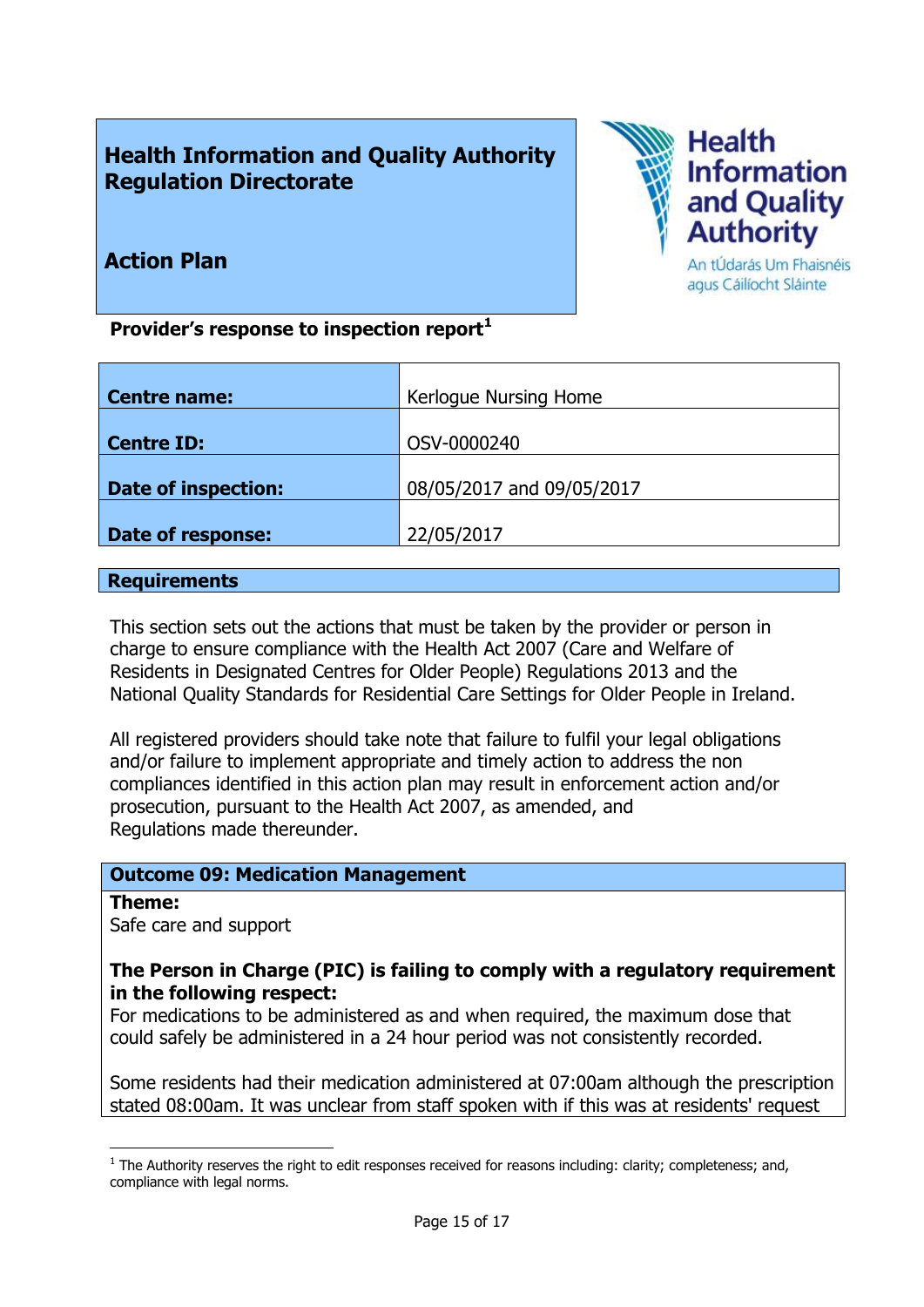or to suit staff routines.

# **1. Action Required:**

Under Regulation 29(5) you are required to: Ensure that all medicinal products are administered in accordance with the directions of the prescriber of the resident concerned and in accordance with any advice provided by that resident's pharmacist regarding the appropriate use of the product.

#### **Please state the actions you have taken or are planning to take:**

Maximum dose PRN prescriptions are currently being reviewed and updated as per policy. All Kardexs will be completed by 01/09/2017.

Reviewing with resident GP and updating the time of administration of drugs to suit resident's needs is ongoing.

**Proposed Timescale:** 01/09/2017

## **Outcome 10: Notification of Incidents**

**Theme:**  Safe care and support

## **The Person in Charge (PIC) is failing to comply with a regulatory requirement in the following respect:**

HIQA had not been informed of some notifiable events as required by the regulations.

## **2. Action Required:**

Under Regulation 31(1) you are required to: Give notice to the chief inspector in writing of the occurrence of any incident set out in paragraphs 7(1)(a) to (j) of Schedule 4 within 3 working days of its occurrence.

## **Please state the actions you have taken or are planning to take:**

After our inspector bringing this to our attention, the outstanding notifiable event was forward immediately. Complete

## **Proposed Timescale:** 17/05/2017

#### **Theme:**

Safe care and support

## **The Person in Charge (PIC) is failing to comply with a regulatory requirement in the following respect:**

HIQA had not received some quarterly notifications as required by the regulations.

## **3. Action Required:**

Under Regulation 31(3) you are required to: Provide a written report to the Chief Inspector at the end of each quarter in relation to the occurrence of any incident set